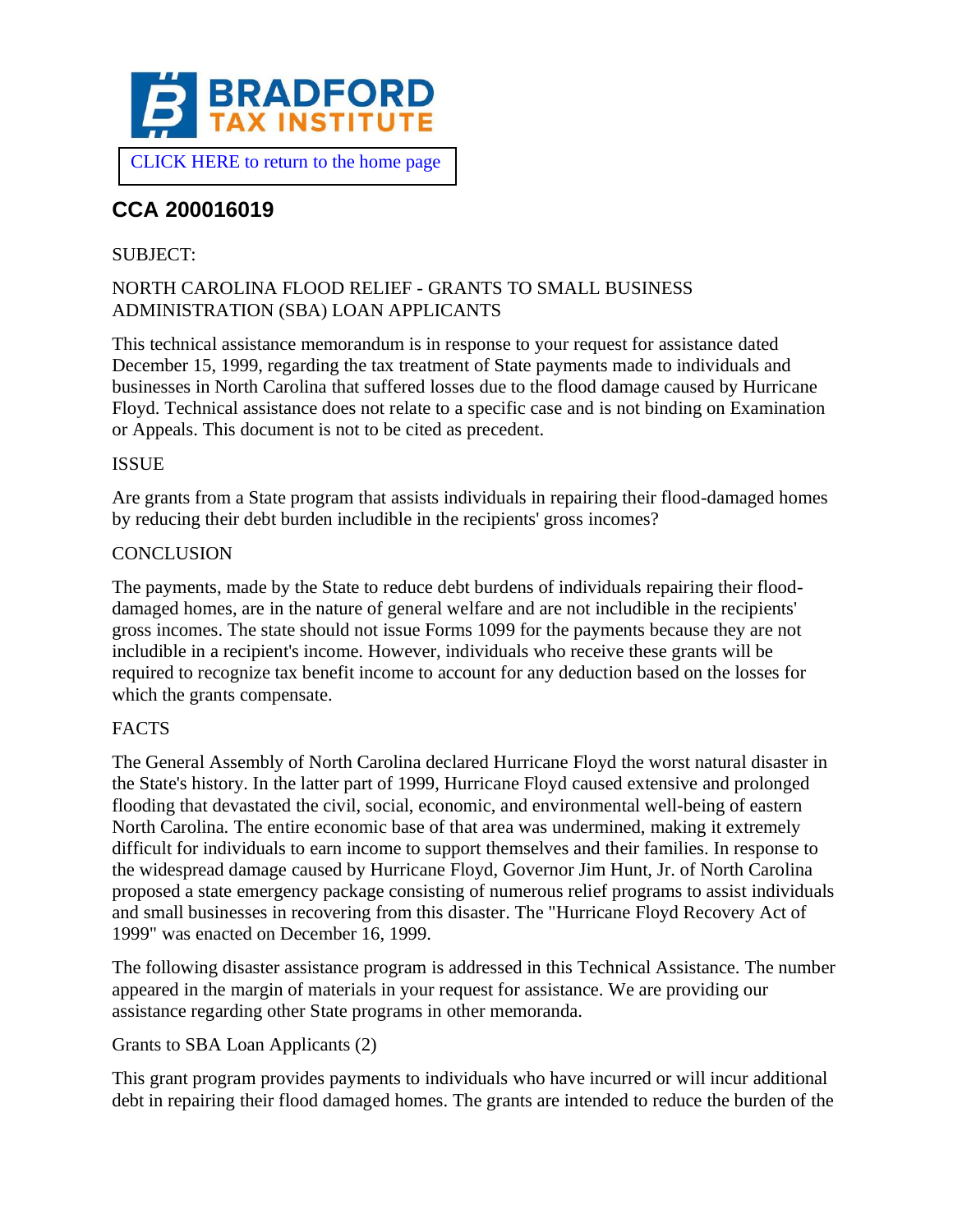additional debt by financially assisting recipients in repairing their homes. The grants range from \$2,500 to \$10,000, depending on the homeowner's age, income, and amount of damage, except that families above a certain adjusted gross family income ceiling are not eligible for grants.

# LAW AND ANALYSIS

Section 61(a) of the Internal Revenue Code and the Income Tax Regulations thereunder provide that, except as otherwise provided by law, gross income means all income from whatever source derived.

However, the Service has held that payments made under legislatively provided social benefit programs for the promotion of general welfare are not includible in an individual's gross income (the general welfare exception). The Service considered a similar federally funded program in Rev. Rul. 76-395, 1976-2 C.B. 16, and concluded that home rehabilitation grants received by low-income homeowners residing in a defined area of a city are in the nature of general welfare and are not includible in their gross income. See also Rev. Rul. 98-19, 1998-1 C.B. 840 (relocation payments funded under the same Act are not includible in an individual's gross income). Although the grants to SBA loan applicants are excluded from a recipient's gross income, the grants may, nevertheless, require special tax treatment by the homeowners as described below.

Individuals who suffered flood damage to their residences and who will receive grants to help defray additional debt incurred for repairing their homes may have been entitled to claim deductions for casualty losses under section 165 of the Code. Section 165 permits a deduction for "any loss sustained during the taxable year and not compensated for by insurance or otherwise." Section 1.165-1(d)(2)(i) of the Income Tax Regulations provides that no portion of a loss is "sustained" for purposes of a deduction under section 165 if a reasonable prospect of recovering reimbursement exists. We view these grants as reimbursement for the flood losses because the grants are "structured to replace what was lost." Estate of Bryan v. Comm'r, 74 T.C. 725 (1980); Rev. Rul. 87-117, 1987-2 C.B. 61.

If a reasonable prospect of recovering reimbursement existed in the year of the casualty, deductions claimed for related casualty losses were erroneous to the extent of the expected reimbursement. In order to correct the error, individuals would be required to amend their returns on which the casualty loss deductions were claimed. If, however, no reasonable prospect of recovering reimbursement existed in the year of the casualty, deductions for casualty losses were proper. The tax benefit rule, however, might require individuals who properly claimed the casualty loss deductions to include all or a portion of the amount of the deductions in gross income when they later receive these grants.

The tax benefit rule ordinarily requires taxpayers to include in gross income the amount of a prior year deduction when an event occurs that is fundamentally inconsistent with the premise of the deduction. See Hillsboro Nat'l Bank v. Comm'r, 460 U.S. 370 (1983). An event is fundamentally inconsistent with the premise of a deduction if the deduction would have been precluded had the event occurred in the same taxable year as the deduction. Id. Here, the event to be considered in reference to the casualty loss deductions is the receipt of grants to SBA loan applicants. If this event, i.e., the receipt of a grant, had occurred in the same taxable year as Hurricane Floyd, the related casualty loss deductions would have been precluded to the extent that the grants reimbursed the losses. Thus, the receipt of grant money is fundamentally inconsistent with the premise of a deduction under section 165, and the tax benefit rule will require a recipient of grant money to include in gross income the amount of the prior year deduction that does not exceed the grant money to the extent the deduction previously reduced